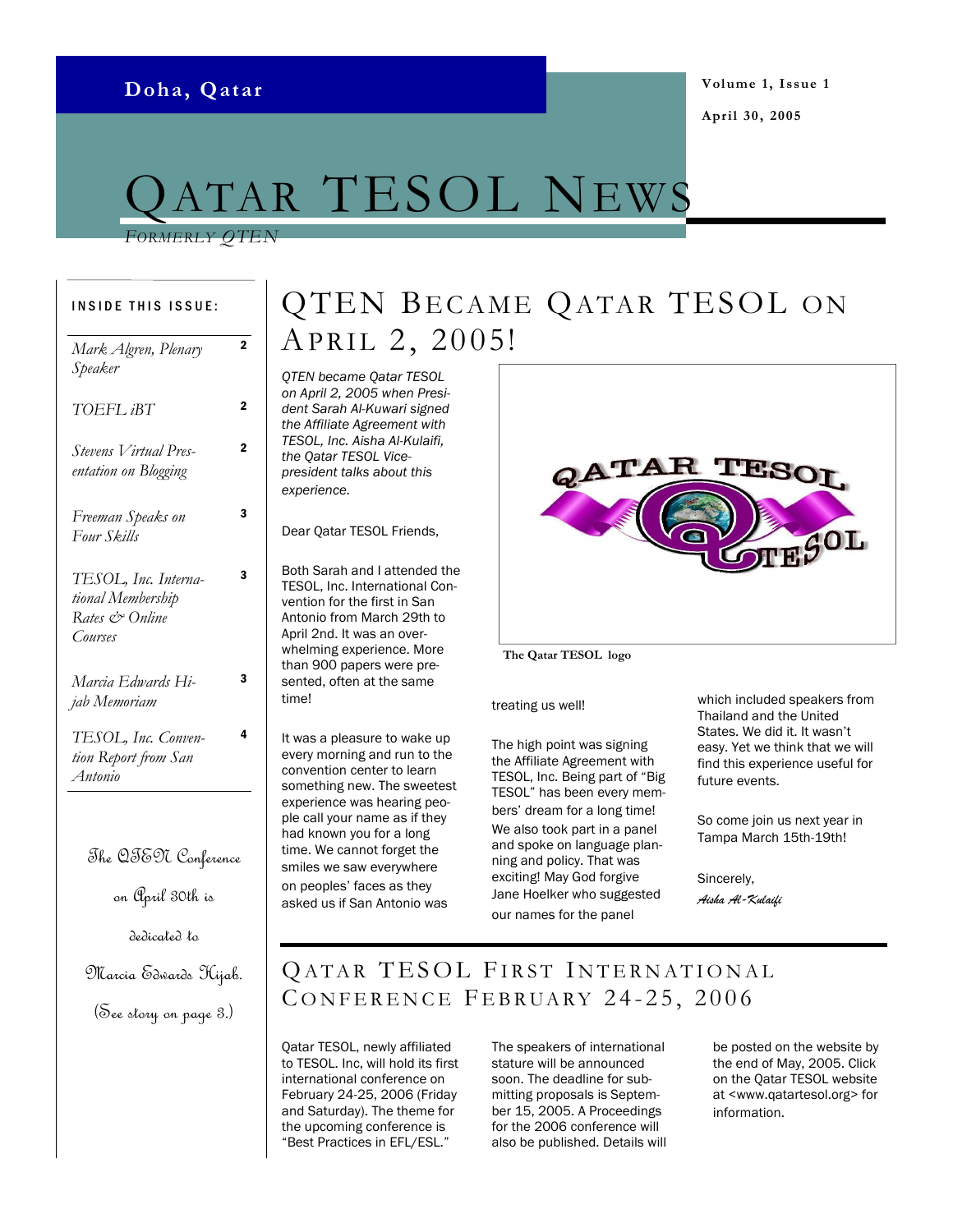## MARK ALGREN SPEAKS ON DIGITAL LITERACY SKILLS

Mark Algren, the Plenary Speaker for the QTEN Conference on April 30th, discusses Blending Digital Literacy Skills in EFL Curricula.

The classic definition of literacy is the ability to read and write. But Dr. Algren questions if those two skills ever truly defined a literate person. He asks his audience to think more broadly and consider the Bedu in the dessert who never attended traditional school, but who can read the sands, tracks of men and beasts and the heavens in order to find food and shelter in the environment in which

he lives. The Bedu possesses literacies that the city dweller lacks.

Algren claims that literacies are skills that emerge based on the human need to absorb or exchange information. Our students' ability to communicate effectively in the 21st century depends on digital literacy. As teachers, our goal is no longer to just teach English, but also to enable worldwide communication.

Various and numerous modes of electronic communications supplant much face-to-face or voice-to-voice interaction. Consequently, we lose visual and aural nuance. As teachers, Algren challenges us to consider what digital literacy we need to incorporate into our curricula.

Dr. Algren is the Director of the Intensive English Program at the American University of Sharjah. He has previously taught and been an administrator at King Fahd University of Petroleum and Minerals in Dhahran, Saudi Arabia—with a total of 12 years in the Kingdom.

### THE NEXT GENERATION TOEFL  $-TOEFLIBT$

According to ETS, the new TOEFL test "emphasizes integrated skills, and provides better information about test takers' ability to communicate in an academic setting." It is designed to allow institutions to make "better decisions about prospective students' academic

readiness" for the coursework required of them.

The Internet-based TOEFL (iBT) will be delivered via the Internet, allowing ETS to not only capture speech, but also standardize the scoring of responses. The new test will

be introduced worldwide in phases. It makes its first appearance in the US in September, 2005. In October 2005 it will be administered in Canada, France, and Italy, and to the rest of the world in 2006. The computer-based and paperbased versions will continue to be administered until then.

## VANCE STEVENS PRESENTS VIRTUAL TALK ON BLOGGING

Vance Stevens of the Petroleum Institute in Abu Dhabi presents a virtual talk on Blogging and its impact on language learning and teacher professional development. Stevens spoke from his computer lab in Abu Dhabi to his audience in the computer lab in Doha.

Stevens explains how it is now possible for students and teachers to create their own

web pages in minutes. With

minimal guidance they can extend these web pages into more elaborate web sites.

Stevens demonstrates how to configure blogs to create authentic, interactive, communi-



Vance Stevens of the Petroleum Institute in Abu Dhabi.

cative, reflective, creative and

motivating learning environments that engage students.

Stevens has been presenting and publishing on CALL since 1975. He is editor of the "On the Internet" of the TESL-EJ.

"The Bedu possess literacy skills that the city dweller lacks."

—Algren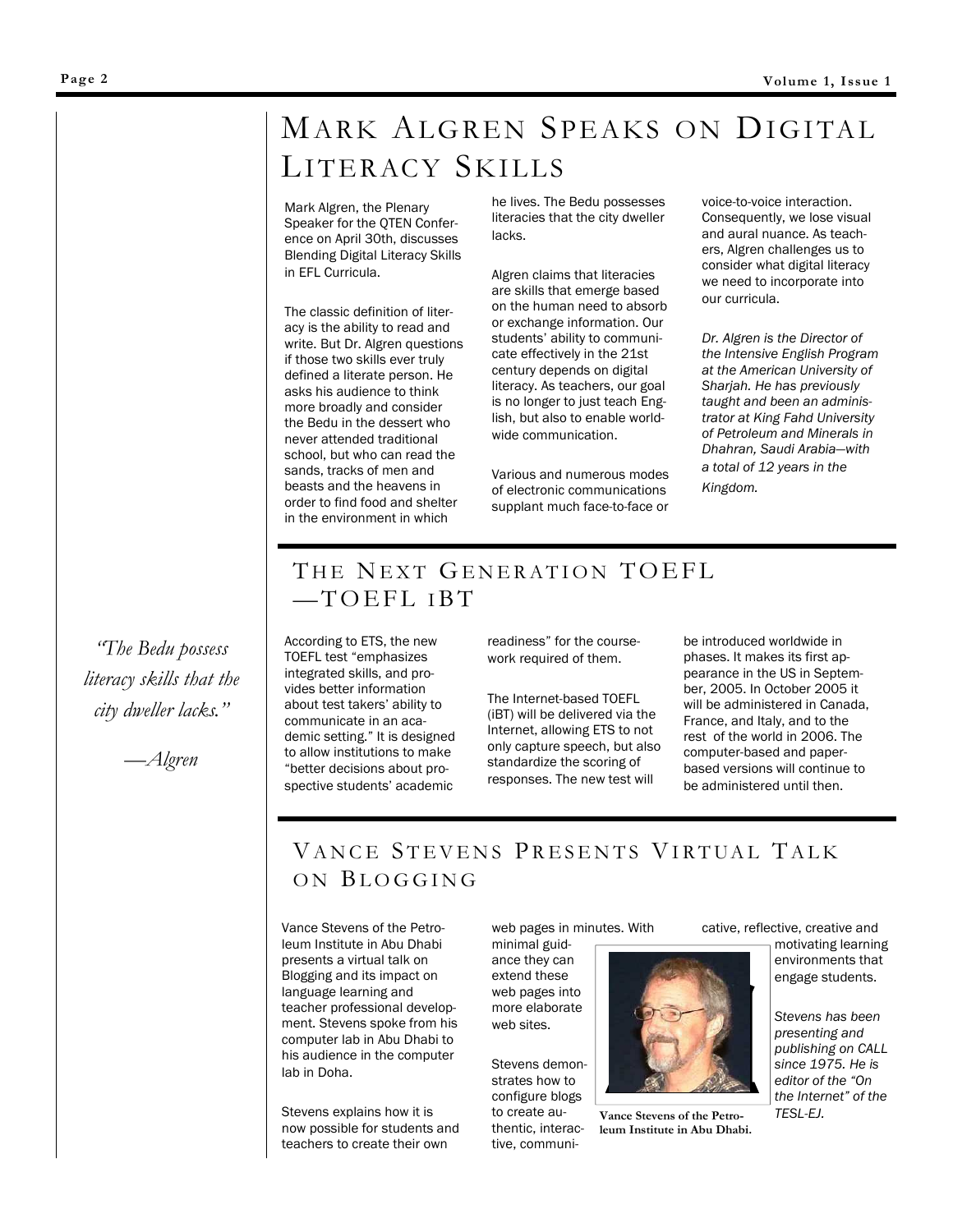## DR. DONALD FREEMAN SPEAKS TO QTENAT THE ABP

Dr. Donald Freeman, from SIT (the School for International Training) in Vermont, spoke on March 14th, Monday, to QTEN on Designing Tasks for Lower-Level Students: Integrating the Four Skills.

Dr. Freeman discussed the research-based principles for designing listening/speaking and reading/writing tasks for students at lower English levels with examples from his latest series, ICON.

Dr. Freeman explained how the research he conducted provided a framework for what makes such tasks work both for the student and for the teacher.

For instance, consistency of format is essential in textbook lesson design. Students should spend classroom time learning the material, not learning how to practice the material.

Donald Freeman is Past Presi-

English to Speakers of Other Languages). He is a Professor of Second Language Education at SIT and Director of the Center for Teacher Education, Training and Research. Some of his most popular publications are about Action Research in the classroom.

dent of TESOL (Teachers of

A warm "thank-you" to McGraw-Hill Publishers and Imad Moutaweh, the McGraw-Hill representative, for bringing Donald Freeman to Doha.

### TESOL, INC. NEWS: GLOBAL MEMBERSHIP RATES & ONLINE COURSES

TESOL, Inc. now offers two categories of Global Membership at special rates to those residing in certain countries. Qatar is one of the countries. The Global Individual Membership is available for \$40.00 per year and the Global Electronic Membership for \$25.00. Native-born current residents and legal current residents are eligible for both types of Global Membership. The special membership invoice is online at <http:\\www.tesol.org\global members>.

TESOL, Inc. offers Online Edu-

cation Programs. The "Principles and Practices of Online Teaching" consists of certificate foundation and completion courses and ten courses in general and content-specific topics. Click on the Professional Development heading in the menu for more information.

### MEMORIAM TO MARCIA EDWARDS HIJAB IN THE ABP LIBRARY

Dr. Donald Freeman from SIT (The School for International Training) visited the Memoriam to Marcia Edwards Hijab in the Academic Bridge Program library during his March visit to Doha. Marcia Hijab graduated from SIT with an M.A. in TEFL.

SIT graduates on the ABP staff, (from left to right in the photo with Dr. Freeman) George Matthews, Jane Hoelker, Eireen Matthews and Sherry Ward, showed him the Memoriam and explained that Marcia had started the process of forming the Qatar TESOL affiliate. The Affiliate Agreement was signed April 2nd in San An-

tonio by Qatar TESOL President, Sarah Al-Kuwari.

Marcia arrived in Doha to work at VCUQ. She then taught at Qatar before joining the ABP in 2002 as the Coordinator of the Learning Resource Center.

Marcia was known for her enthusiasm for sailing and often took colleagues



the University of Dr. Donald Freeman (second from left) visits the Memoriam to Marcia Hijab in the ABP Library.

and friends out for a sail with her husband on their boat. She met her husband when she worked in Yemen as a Peace Corps volunteer. Marcia leaves a son and a daughter.

"Research reveals that consistency of format is essential in textbook lesson design. Students should spend time learning the material, not learning how to practice the material."

—Freeman